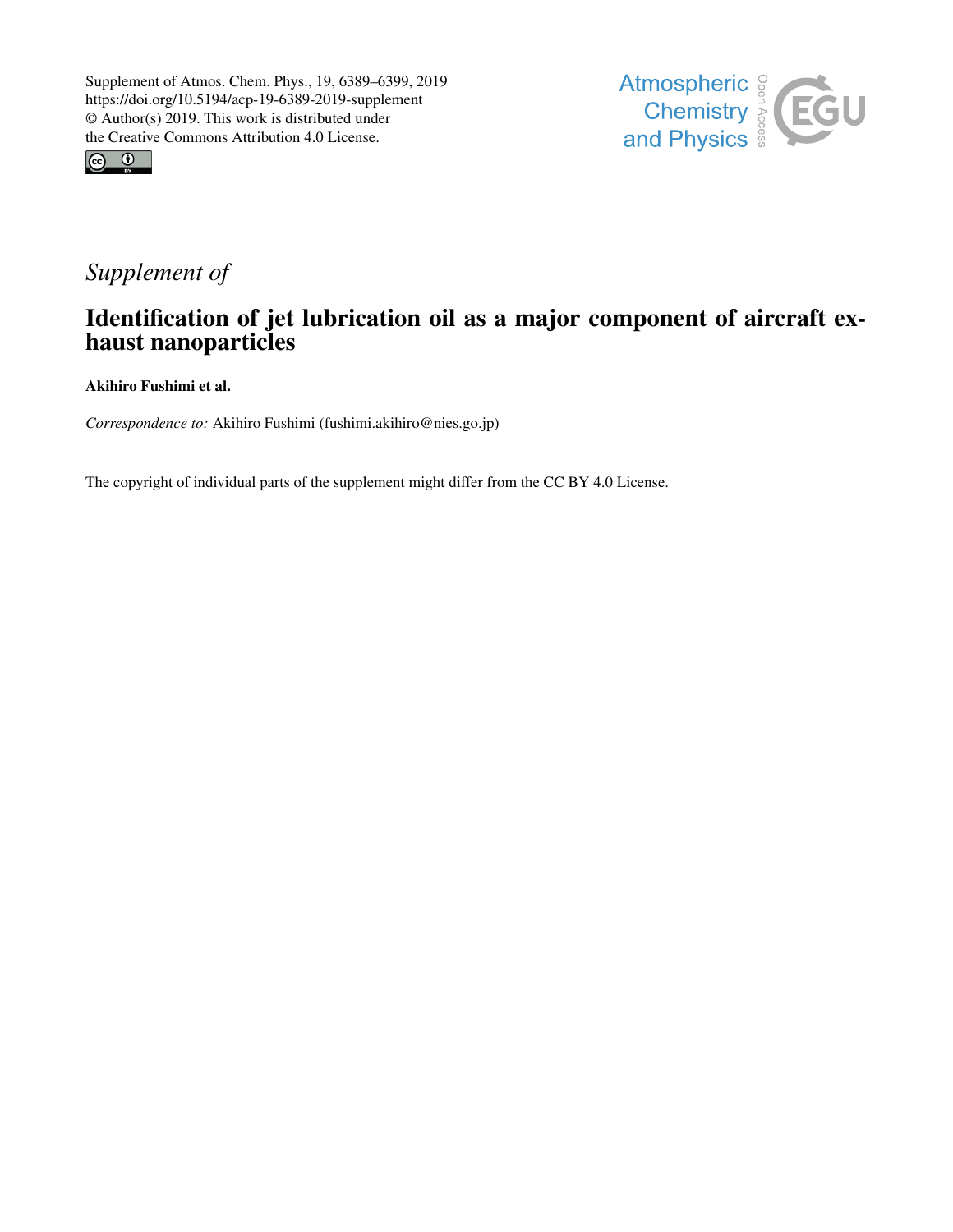|  | <b>Table S1.</b> Summary of aircraft models used in runway A of Narita International Airport, Japan in February 5–26, 2018. |  |  |  |
|--|-----------------------------------------------------------------------------------------------------------------------------|--|--|--|
|--|-----------------------------------------------------------------------------------------------------------------------------|--|--|--|

| Rank                    | Number of flights | Model         |
|-------------------------|-------------------|---------------|
| $\mathbf{1}$            | 1,159             | A320          |
| $\overline{\mathbf{c}}$ | 1,094             | B763          |
| 3                       | 741               | <b>B738</b>   |
| $\frac{4}{5}$           | 739               | <b>B788</b>   |
|                         | 711               | <b>B77W</b>   |
| 6                       | 707               | <b>B789</b>   |
| $\overline{7}$          | 559               | A333          |
| 8                       | 478               | <b>B772</b>   |
| 9                       | 390               | A321          |
| 10                      | 243               | <b>B748</b>   |
| 11                      | 211               | <b>B77L</b>   |
| 12                      | 172               | <b>B744</b>   |
| 13                      | 122               | A20N          |
| 14                      | 122               | A388          |
| 15                      | 115               | A332          |
| 16                      | 96                | A359          |
| 17                      | 90                | DH8D          |
| 18                      | 79                | <b>B773</b>   |
| 19                      | 67                | A343          |
| 20                      | 50                | <b>B739</b>   |
| 21                      | 43                | <b>B735</b>   |
| 22                      | 35                | MD11          |
| 23                      | 25                | B752          |
| 24                      | 22                | A306          |
| 25                      | 14                | CRJ7          |
| 25                      | 14                | GLF5          |
|                         |                   | Others        |
| $27 - 39$               | 51                | $(17$ models) |
| Total                   | 8,149             |               |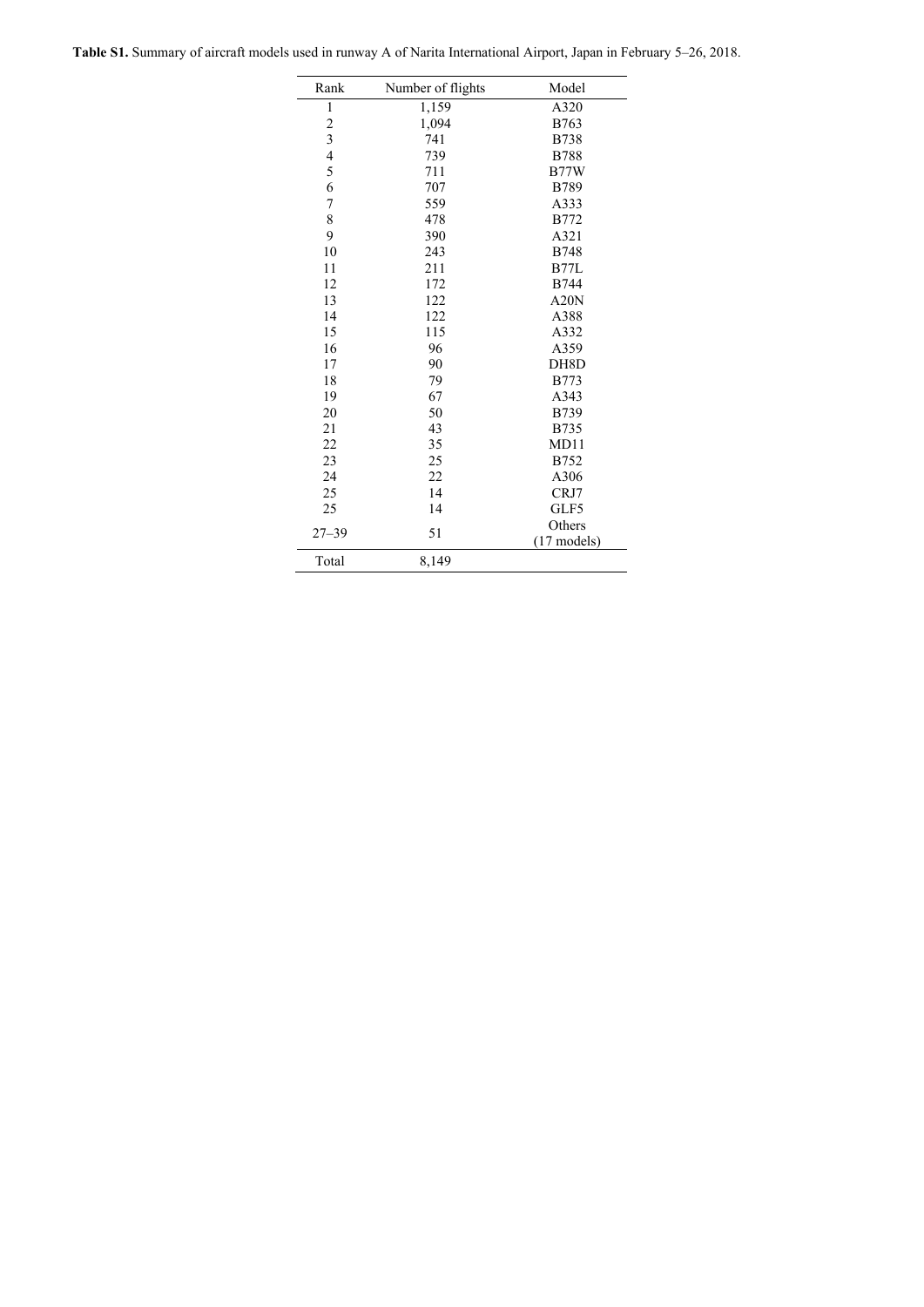

**Figure S1.** Size distributions of particle number concentrations measured using EEPS and SMPS. Data averaged over 1 h between 11:00– 12:00 on February 15, 2018 are shown.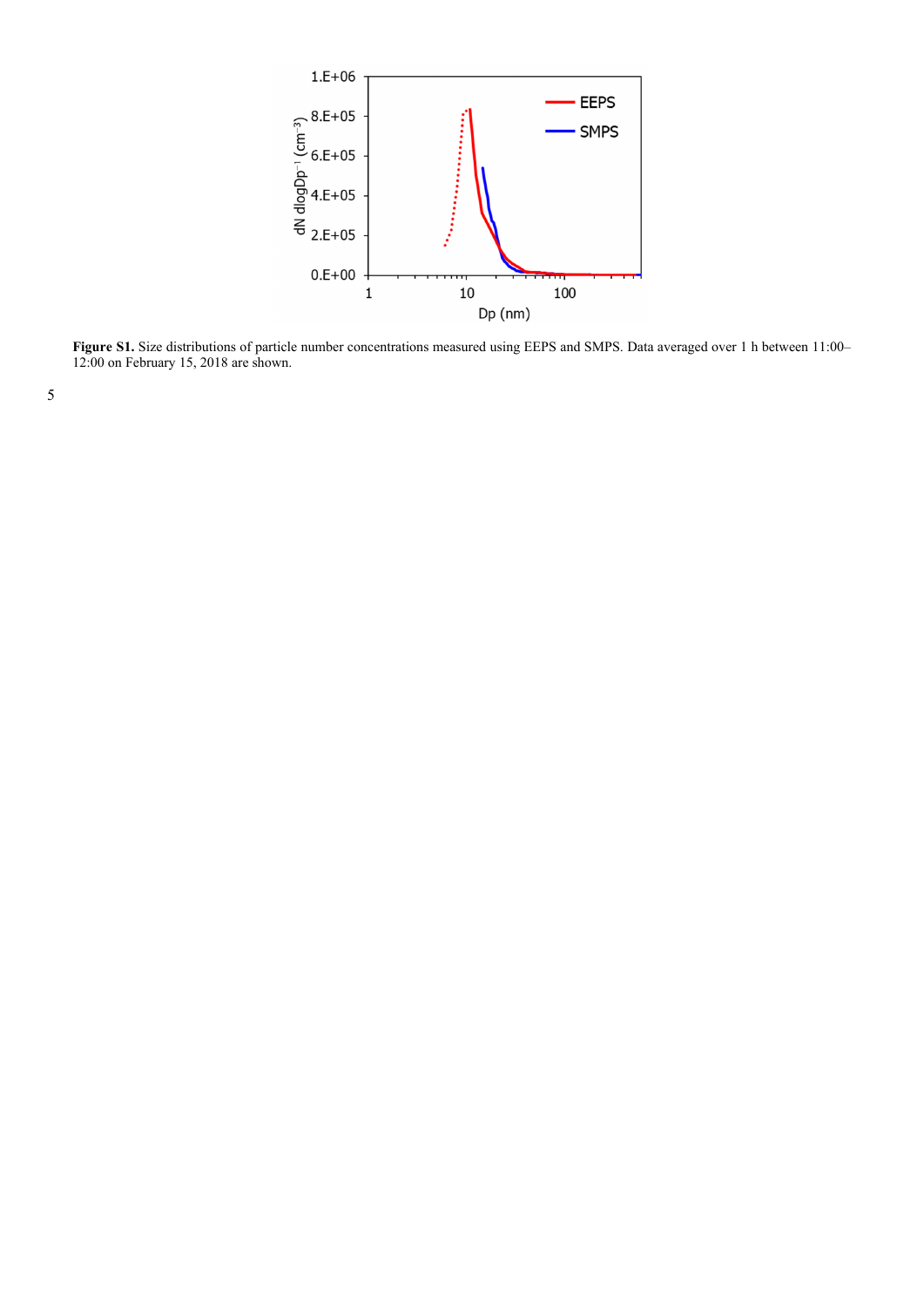

**Figure S2.** One-month time series of total particle number concentrations (PNCs) and size distribution of particles measured using the EEPS during February 9–26, 2018. One-hour averaged data are shown. The sampling periods and their wind roses at the measurement site 5 are also shown. The averages and the ranges (minimum–maximum) of the wind speeds during the sampling periods were 2.2 (0–9.2) m s<sup>-1</sup> (#1 Daytime), 2.9 (0–7.2) m s−1 (#2 Daytime), 2.4 (0–6.9) m s−1 (#3 Daytime), and 2.9 (0–6.1) m s−1 (#4 Nighttime). Runway A is in a northerly or easterly direction from our measurement site.